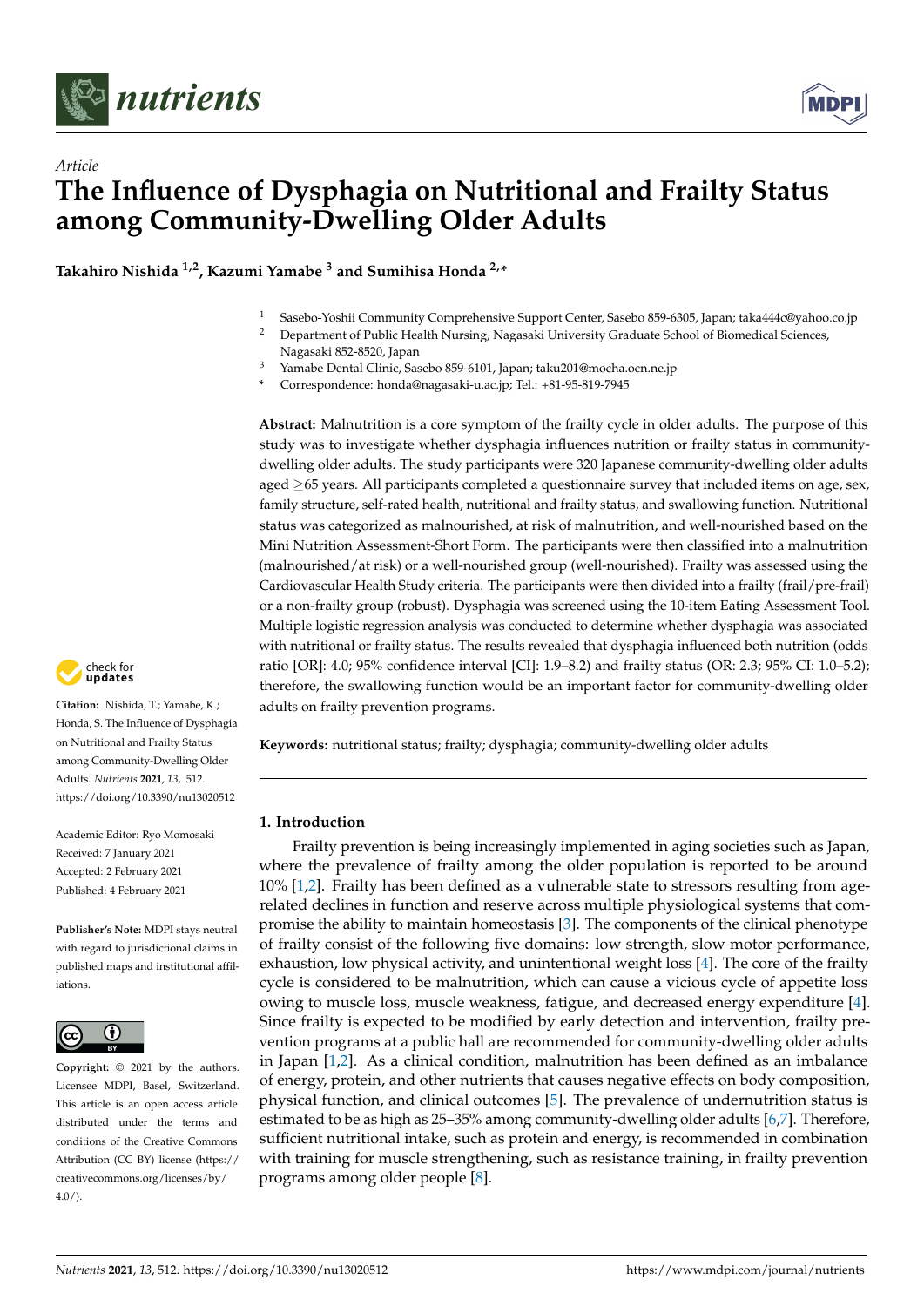Recently, the concept of preventing oral frailty has become popular in Japan [\[9,](#page-6-8)[10\]](#page-6-9). Oral frailty is the successor to "8020 campaign" that started since 1989 and focused mainly on the prevention of tooth loss [\[11\]](#page-6-10). By contrast, oral frailty focuses on preventive care for oral dysfunction, such as swallowing ability [\[9,](#page-6-8)[10\]](#page-6-9). Swallowing ability is a crucial oral function because it is a major risk factor for aspiration pneumonia in older people [\[12,](#page-6-11)[13\]](#page-6-12). Moreover, the prevalence of dysphagia among community-dwelling older people has increased by approximately 25% [\[14,](#page-6-13)[15\]](#page-6-14).

Many previous studies have reported that dysphagia can cause malnutrition and adverse health outcomes in clinical settings [\[16–](#page-6-15)[18\]](#page-6-16); however, the effects of dysphagia on nutritional status in the community setting remain poorly understood. Furthermore, although malnutrition is associated with physical frailty and considered to the core of the frailty cycle, malnutrition and physical frailty are also thought to have fundamentally distinct pathologies [\[7\]](#page-6-6). Frailty is consistent with malnutrition in the pathology of muscle loss and chronic inflammation, but frailty is thought to have more multidimensional effects in older people [\[7\]](#page-6-6). Therefore, the objective of this study was to investigate whether dysphagia influences nutrition or frailty status in community-dwelling older adults.

#### **2. Materials and Methods**

## *2.1. Procedures and Participants*

We carried out a cross-sectional study in the local area of Sasebo city, Nagasaki Prefecture, Japan, between April 2018 and November 2019. As of October 2018, the total population of the study area was 18,651, and that of persons  $\geq$  65 years was 6787 (aging rate: 36.4%). The participants were consecutively recruited from among communitydwelling older adults aged ≥65 years who were participating in voluntary circle activities for preventive care and health promotion at public halls. All participants could walk, eat and drinking orally, and speak without assistance. Therefore, the activities of daily living (ADLs) of almost all participants were considered to be relatively high. Those aged <65 years were excluded from the analysis.

This study was approved by the Ethics Committee of Nagasaki University Graduate School of Biomedical Sciences (Approval number:19050901). Informed consent was obtained from all participants.

#### *2.2. Measurements*

We collected data on all potential participants' basic characteristics (age, sex, and family structure), self-rated health, nutritional status, physical frailty, and swallowing function. Age was divided into 65–74 years (young-old) and  $\geq$ 75 years (old-old). Family structure was divided into whether participants were living alone or cohabitating. Selfrated health was assessed using the question "How would you rate your current overall health". The participants gave responses to each question item on a Likert scale (i.e., very good, good, intermediate, poor, and very poor), and were categorized as either "healthy" (responses of very good and good) or "poor health" (responses of intermediate, poor, and very poor). Anthropometric data such as hand grip strength and walking speed were measured by a public health nurse and a physical therapist. The public health nurse had received adequate training on physical fitness tests from the physical therapist before the study began.

## *2.3. Mini Nutritional Assessment-Short Form (MNA-SF)*

Nutritional status was evaluated using the Mini Nutritional Assessment-Short Form (MNA-SF) [\[19\]](#page-6-17), which is composed of six questions related to (1) oral intake within the past 3 months, (2) weight loss within the past 3 months, (3) mobility, (4) stress and/or acute disease within the past 3 months, (5) neuropsychological problems, and (6) body mass index (BMI). The total score on the MNA-SF ranges from 0 to 14 points, and was divided into the following three categories: malnutrition (0–7 points), at risk of malnutrition (8–11 points), and well-nourished (12–14 points). In addition, nutritional status was dichotomized into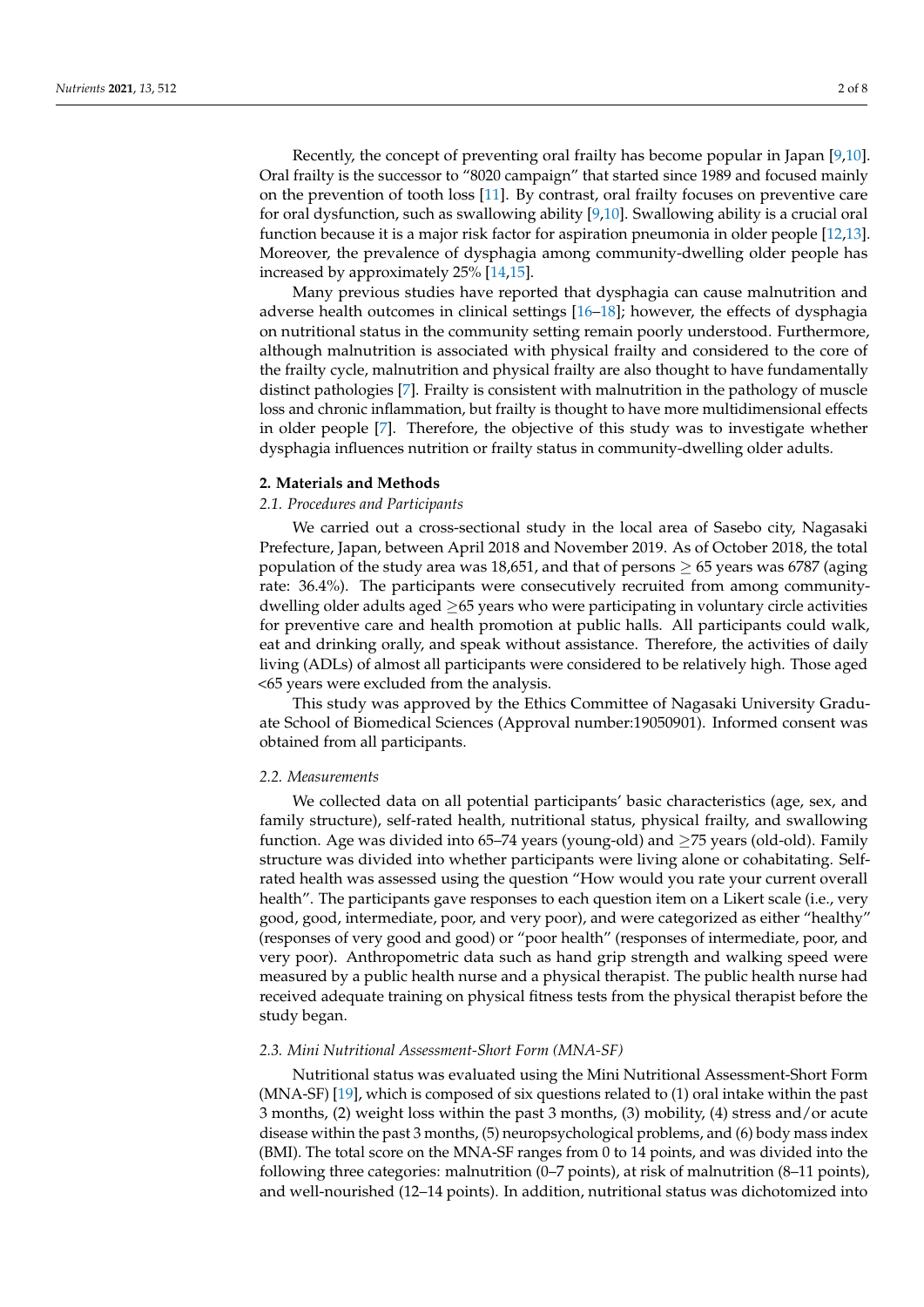a malnutrition group (at risk of malnutrition and malnutrition: 0–11 points) and a wellnourished group (well-nourished: 12–14 points).

## *2.4. Cardiovascular Health Study (CHS)*

Frailty was evaluated based on the Cardiovascular Health Study (CHS) criteria originally reported by Fried et al. [\[3\]](#page-6-2). The CHS criteria are composed of five domains: slowness, weakness, exhaustion, low activity, and weight loss. In this study, we adopted the Japanese version of the CHS criteria in reference to a previous report [\[20\]](#page-6-18). Slowness was measured using a stopwatch and determined by a comfortable 5 m walking speed. The cutoff point for slowness was  $\langle 1.0 \text{ m/s}$ . Weakness was evaluated based on hand grip strength and measured using a Smedley-type handheld dynamometer (Tsutsumi Co., Ltd., Tokyo, Japan). The cutoff point for dominant hand grip strength was <26 kg for men and <18 kg for women. Walking speed and hand grip strength were measured twice, with the better values taken as the representative ones. "Exhaustion" and "unintentional weight loss" were considered to be present if the participants answered "Yes" to the following questions, respectively: "In the past 2 weeks, have you felt tired for no reason?" and "Have you lost more than 4–5 kg unintentionally in the past 1 year?" "Low activity" was considered to be present if the participants answered "No" to the following question: "Do you engage in physical exercise or sports aimed at improving health at least once a week?" One point was assigned for the presence of each of the five domains, and then the participants were categorized according to total points as follows based on the CHS phenotype model: frail (3–5 points), pre-frail (1–2 points), and robust (0 points). In this study, we combined frail and pre-frail. Therefore, the phenotype model was dichotomized into the frailty group (pre-frail and frail: 1–5 points) and the non-frailty group (robust: 0 points).

## *2.5. The 10-Item Eating Assessment Tool (EAT*−*10)*

Swallowing function was assessed using the 10-Item Eating Assessment Tool (EAT−10), the reliability and validity of which were demonstrated by Belafsky et al. [\[21\]](#page-7-0) and Wakabayashi et al. [\[22\]](#page-7-1). The EAT−10 is composed of 10 questions on swallowing function rated on a 5-point Likert scale (from  $0 =$  no problem to  $4 =$  severe problem). The total score on the EAT−10 ranges from 0 to 40 points, with a higher score indicate severe dysphagia. The cutoff score for dysphagia on the EAT−10 is 3 points. We classified the participants as with dysphagia or without dysphagia in accordance with previous studies [\[21](#page-7-0)[,22\]](#page-7-1).

#### *2.6. Statistical Analysis*

The participants' basic attributes, including age, sex, and family structure, were reported as number with percentage or mean with standard deviation. The chi-squared test was used to demonstrate the associations between nutritional or frailty status and dysphagia and to compare the well-nourished and malnutrition groups and non-frailty and frailty groups in regard to basic attributes (age, sex, and family structure), self-rated health, and dysphagia. Furthermore, multiple logistic regression analysis was performed to examine whether dysphagia was independently associated with malnutrition and frailty, and adjusted odds ratios (ORs) with 95% confidence intervals (CIs) were calculated. The covariates selected in the model were age, sex, family structure, and self-rated health. All statistical analyses were performed using SPSS software (version 23.0 for Windows; IBM, Tokyo, Japan).

#### **3. Results**

#### *3.1. Characteristics of the Study Participants*

A total of 358 persons who were participating in circle activities were enrolled, among whom 10 were aged <65 years and thereby excluded. Thus, a total of 348 potentially eligible individuals were included in the study, among whom, a further 28 with missing values were excluded. Finally, 320 participants (52 men, 268 women; mean age: 77 years) were analyzed.

The characteristics of the 320 study participants are shown in Table [1.](#page-3-0) In this study, women and older adults aged  $\geq$ 75 years (old-old) accounted for about 84% and 65%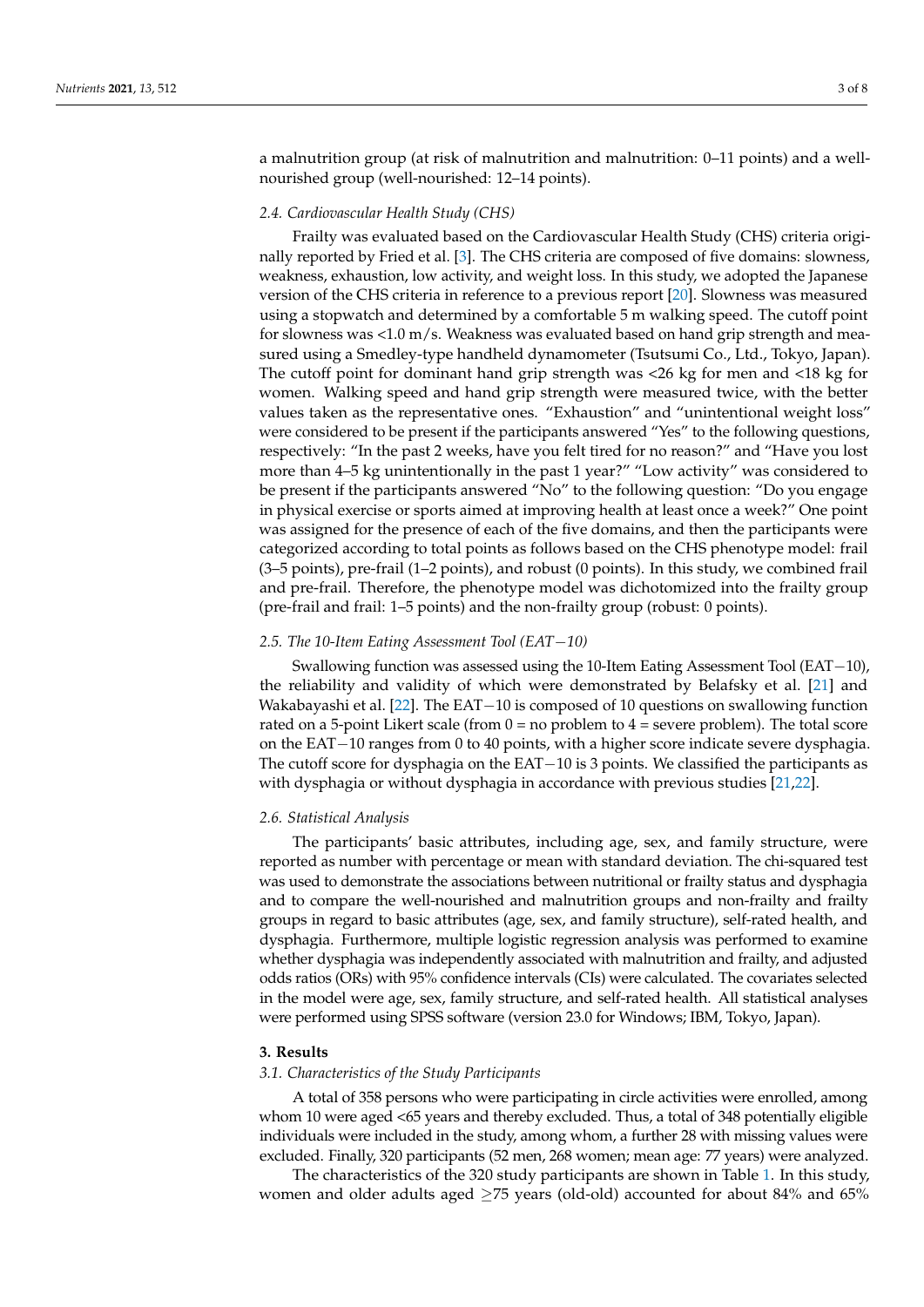of the sample, respectively. Regarding nutritional status according to the MNA-SF, the numbers and percentages of those classified as malnutrition, at risk of malnutrition, and well-nourished were nine (2.8%), 84 (26.3%), and 227 (70.9%), respectively; therefore, the malnutrition group consisted of 93 (29.1%) individuals. Similarly, regarding the frailty phenotype model according to the CHS criteria, the numbers and percentages of those classified as frail, pre-frail, and robust were  $45$  (14.1%),  $154$  ( $48.1\%$ ), and  $121$  ( $37.8\%$ ), respectively; therefore, the frailty group consisted of 199 (62.2%) individuals. Regarding swallowing function, 38 (11.9%) participants had dysphagia according to the EAT−10.

**Variable** *n* **% Mean SD** Sex (woman) 268 83.8 Age, years 6.6<br>  $\text{red} > 75 \text{ years}$  210 65.6 77.3 6.6 Aged  $\geq$  75 years 210 65.6 Family structure (living alone) 99 30.9<br>
Self-rated health (poor health) 192 60.0 Self-rated health (poor health) 192 60.0  $\frac{\text{BMI, kg/m}^2}{\text{BMI, kg/m}^2}$  23.2 3.4 Hand grip strength, kg Walking speed,  $m/s$  1.1 0.3 Nutritional status (MNA-SF) Well-nourished 227 70.9 At risk of malnutrition 84 26.3 Malnourished 9 2.8 Frailty phenotype model (CHS) Robust 121 37.8 Pre-frail 154 48.1 Frail 14.1 Dysphagia (EAT−10 score: ≥3) 38 11.9

<span id="page-3-0"></span>**Table 1.** Characteristics of the study participants (*n* = 320).

SD, standard deviation; BMI, Body Mass Index; MNA-SF, Mini Nutritional Assessment-Short Form; CHS, Cardiovascular Health Study; EAT−10, 10-item Eating Assessment Tool.

## *3.2. Comparison of Characteristics for Nutritional and Frailty Status*

Comparisons of the two groups in terms of nutritional status as evaluated by the MNA-SF, frailty status as evaluated by the CHS criteria, and all characteristics, including dysphagia, as evaluated by the EAT−10 are shown in Table [2.](#page-3-1) The results showed that the malnutrition group had significantly higher proportions of old-old, poor health, and dysphagia compared with the well-nourished group ( $p = 0.020$ ,  $p = 0.039$ , and  $p < 0.001$ , respectively). Regarding frailty status, the frailty group had significantly higher proportions of old-old, living alone, poor health, and dysphagia compared with the well-nourished group (*p* < 0.001, *p* = 0.019, *p* < 0.001, and *p* = 0.003, respectively).

<span id="page-3-1"></span>**Table 2.** Comparison of characteristics for nutritional and frailty status.

|                        | Well-Nourished<br>Group $(n = 227)$ | Malnutrition<br>Group $(n = 93)$ |                | Non-Frailty<br>Group $(n = 121)$ | <b>Frailty Group</b><br>$(n = 199)$ |                |
|------------------------|-------------------------------------|----------------------------------|----------------|----------------------------------|-------------------------------------|----------------|
| <b>Characteristics</b> | $n\ (\%)$                           | $n\ (\%)$                        | P <sup>1</sup> | $n\ (\%)$                        | $n\ (\%)$                           | P <sup>1</sup> |
| <b>Sex</b>             |                                     |                                  | 0.71           |                                  |                                     | 0.095          |
| Man                    | 38 (16.7)                           | 14(15.1)                         |                | 25(20.7)                         | 27(13.6)                            |                |
| Woman                  | 189 (83.3)                          | 79 (84.9)                        |                | 96 (79.3)                        | 172 (86.4)                          |                |
| Age                    |                                     |                                  | 0.02           |                                  |                                     | < 0.001        |
| Old-old                | 140 (61.7)                          | 70 (75.3)                        |                | 61(50.4)                         | 149 (74.9)                          |                |
| Young-old              | 87 (38.3)                           | 23(24.7)                         |                | 60(49.6)                         | 50(25.1)                            |                |
| Family structure       |                                     |                                  | 0.26           |                                  |                                     | 0.019          |
| Living alone           | 66(29.1)                            | 33(35.5)                         |                | 28(23.1)                         | 71 (35.7)                           |                |
| Cohabitating           | 161 (70.9)                          | 60(64.5)                         |                | 93 (76.9)                        | 128 (64.3)                          |                |
| Self-rated health      |                                     |                                  | 0.039          |                                  |                                     | < 0.001        |
| Poor health            | 128 (56.4)                          | 64 (68.8)                        |                | 55 (45.5)                        | 137 (68.8)                          |                |
| Healthy                | 99 (43.6)                           | 29(31.2)                         |                | 66 (54.5)                        | 62(31.2)                            |                |
| Dysphagia              |                                     |                                  | < 0.001        |                                  |                                     | 0.003          |
| EAT $-10$ score: $> 3$ | 15(6.6)                             | 23(24.7)                         |                | 6(5.0)                           | 32(16.1)                            |                |
| $EAT-10$ score: $<$ 3  | 212 (93.4)                          | 70 (75.3)                        |                | 115(95.0)                        | 167 (83.9)                          |                |

<sup>1</sup> Chi-squared test; EAT−10, 10-item Eating Assessment Tool.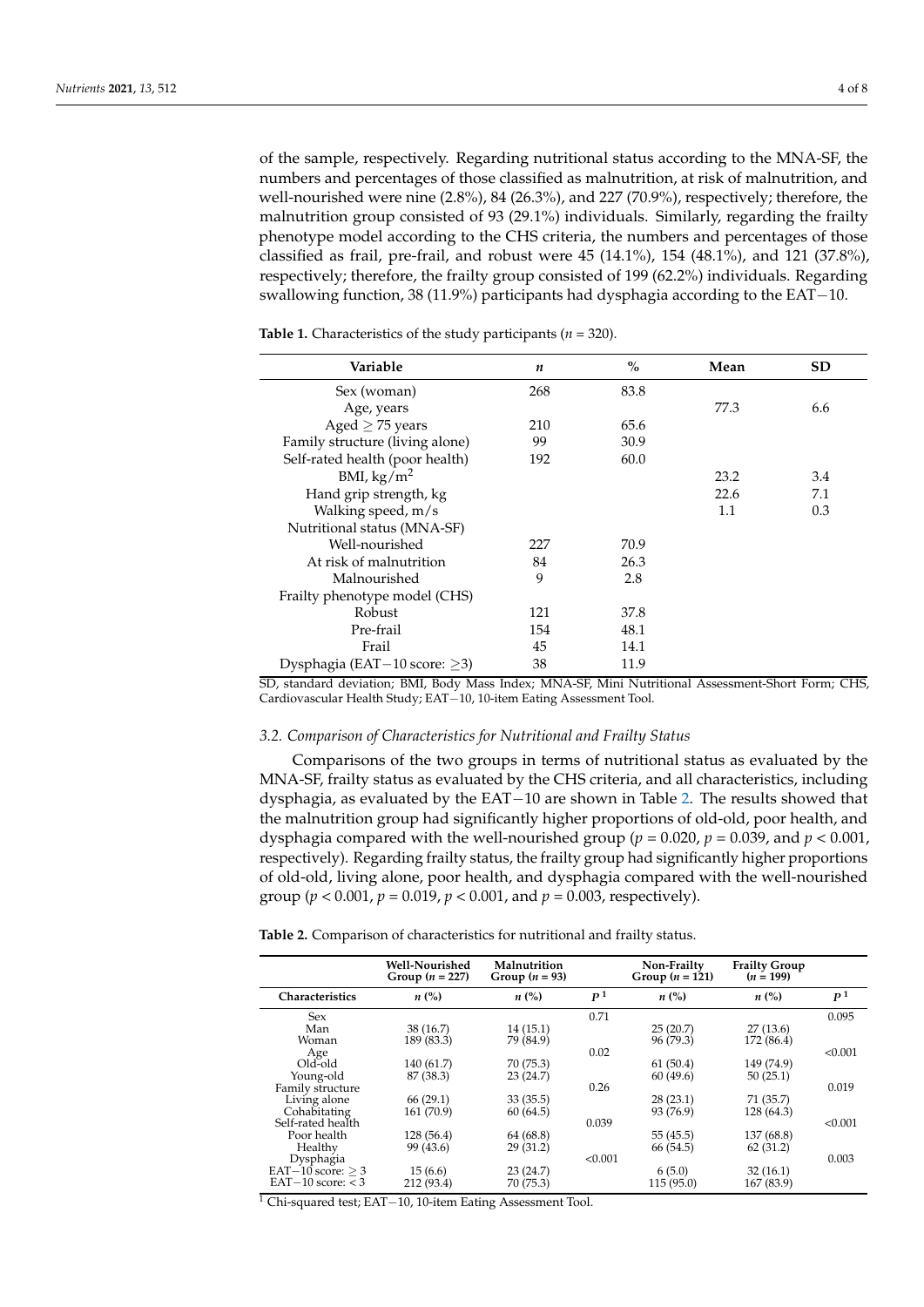## *3.3. Independent Predictors for the Malnutrition and Frailty Groups*

The results of the multiple logistic regression analysis for associations with malnutrition and frailty are shown in Table [3.](#page-4-0) Regarding nutritional status, dysphagia was independently associated with the malnutrition group (OR:  $4.0$ ;  $95\%$  CI:  $1.9-8.2$ ;  $p < 0.001$ ). Regarding frailty status, age (OR: 4.0; 95% CI: 1.5–10.7; *p* = 0.005) and dysphagia (OR: 2.3; 95% CI: 1.0–5.2;  $p = 0.045$ ) were independently associated with the frailty group.

<span id="page-4-0"></span>**Table 3.** Independent predictors for the malnutrition and frailty groups among older adults aged ≥65 years.

| <b>MNA-SF (Malnutrition Group)</b> |             |                                                                                                                                                                                                                                                                                                                                    | <b>CHS Criteria (Frailty Group)</b> |                             |                  |
|------------------------------------|-------------|------------------------------------------------------------------------------------------------------------------------------------------------------------------------------------------------------------------------------------------------------------------------------------------------------------------------------------|-------------------------------------|-----------------------------|------------------|
| OR                                 | 95% CI      | п                                                                                                                                                                                                                                                                                                                                  | OR                                  | 95% CI                      | n                |
| 0.9                                | $0.4 - 1.8$ | 0.791                                                                                                                                                                                                                                                                                                                              | 1.3                                 | $0.5 - 3.1$                 | 0.581            |
| 1.6                                | $0.9 - 2.7$ | 0.129                                                                                                                                                                                                                                                                                                                              | 4.0                                 | $1.5 - 10.7$                | 0.005            |
| 1.3                                | $0.7 - 2.2$ | 0.399                                                                                                                                                                                                                                                                                                                              | 1.9                                 | $0.9 - 3.7$                 | 0.076            |
| 1.4                                | $0.8 - 2.4$ | 0.199                                                                                                                                                                                                                                                                                                                              | 1.7                                 | $0.8 - 3.6$                 | 0.145            |
| 4.0                                | $1.9 - 8.2$ | < 0.001                                                                                                                                                                                                                                                                                                                            | 2.3                                 | $1.0 - 5.2$                 | 0.045            |
|                                    |             | $\mathbf{A}$ $\mathbf{A}$ $\mathbf{A}$ $\mathbf{A}$ $\mathbf{A}$ $\mathbf{A}$ $\mathbf{A}$ $\mathbf{A}$ $\mathbf{A}$ $\mathbf{A}$ $\mathbf{A}$ $\mathbf{A}$ $\mathbf{A}$ $\mathbf{A}$ $\mathbf{A}$ $\mathbf{A}$ $\mathbf{A}$ $\mathbf{A}$ $\mathbf{A}$ $\mathbf{A}$ $\mathbf{A}$ $\mathbf{A}$ $\mathbf{A}$ $\mathbf{A}$ $\mathbf{$ |                                     | $. \cap$<br>$\cdot$ $\cdot$ | $\cap$ TO $\cap$ |

OR, odds ratio; CI, confidence interval; MNA-SF, Mini Nutritional Assessment-Short Form; CHS, Cardiovascular Health Study; EAT−10, 10-item Eating Assessment Tool.

## **4. Discussion**

From the perspective of distinguishing pathological conditions between malnutrition and physical frailty, we investigated the associations between swallowing function and nutritional or frailty status among community-dwelling older adults aged  $\geq 65$  years. In this study, we screened for dysphagia using the EAT−10, malnutrition using the MNA-SF, and frailty using the CHS criteria. The results indicated that dysphagia was significantly associated with malnutrition and frailty.

Older individuals who need support in carrying out ADLs are considered to progress to the disability stage gradually through the frailty stage [\[23\]](#page-7-2). In this study, we did not include individuals with a disability stage such as non-ambulatory (i.e., all study participants could walk without assistance or the need for a wheelchair). The frail and prefrail stages are considered reversible, and receiving appropriate treatment has been reported to slow the progression to the disability stage [\[1](#page-6-0)[,8](#page-6-7)[,15\]](#page-6-14). This study enrolled communitydwelling older adults aged ≥65 years, among whom, the rates of frailty, dysphagia, and malnutrition were relatively high, at 14%, 12%, and 29%, respectively; however, these figures are consistent with previous studies [\[7,](#page-6-6)[9,](#page-6-8)[24\]](#page-7-3). Moreover, the results of this study showed that among participants with dysphagia, malnutrition accounted for 18.4% and at risk of malnutrition 42.1% (60.5% for the malnourished group), and frail accounted for 28.9% and pre-frail 55.3% (84.2% for the frailty group; data not shown). Importantly, this high prevalence and our finding of its associations indicate that dysphagia may trigger malnutrition and frailty, which has important implications for community strategies to prevent frailty among older populations.

Regarding the associations between nutritional status and swallowing function, in our earlier report, the Kihon Checklist (KCL, a frailty checklist) was used to examine the association between dysphagia and malnutrition in community-dwelling older Japanese adults, but no significant association was found [\[23\]](#page-7-2). The KCL's definitions of dysphagia and malnutrition involve an affirmative answer to the question "Have you choked on tea or soup recently?" and as having a "BMI  $<$  18.5 kg/m<sup>2</sup> and weight loss of 2–3 kg in the previous 6 months", respectively [\[23\]](#page-7-2). Although the KCL is a beneficial questionnaire that can assess multiple frailty domains in addition to dysphagia and malnutrition, such as motor function, cognitive function, and ADL level, the validity of a specific domain for dysphagia or malnutrition has not been confirmed [\[25\]](#page-7-4). By contrast, in this study, we used validated screening tools, the MNA-SF and EAT−10 [\[19,](#page-6-17)[21](#page-7-0)[,22\]](#page-7-1), to evaluate nutritional status and dysphagia, which suggests that the results of the present study are more reliable than those of our previous study.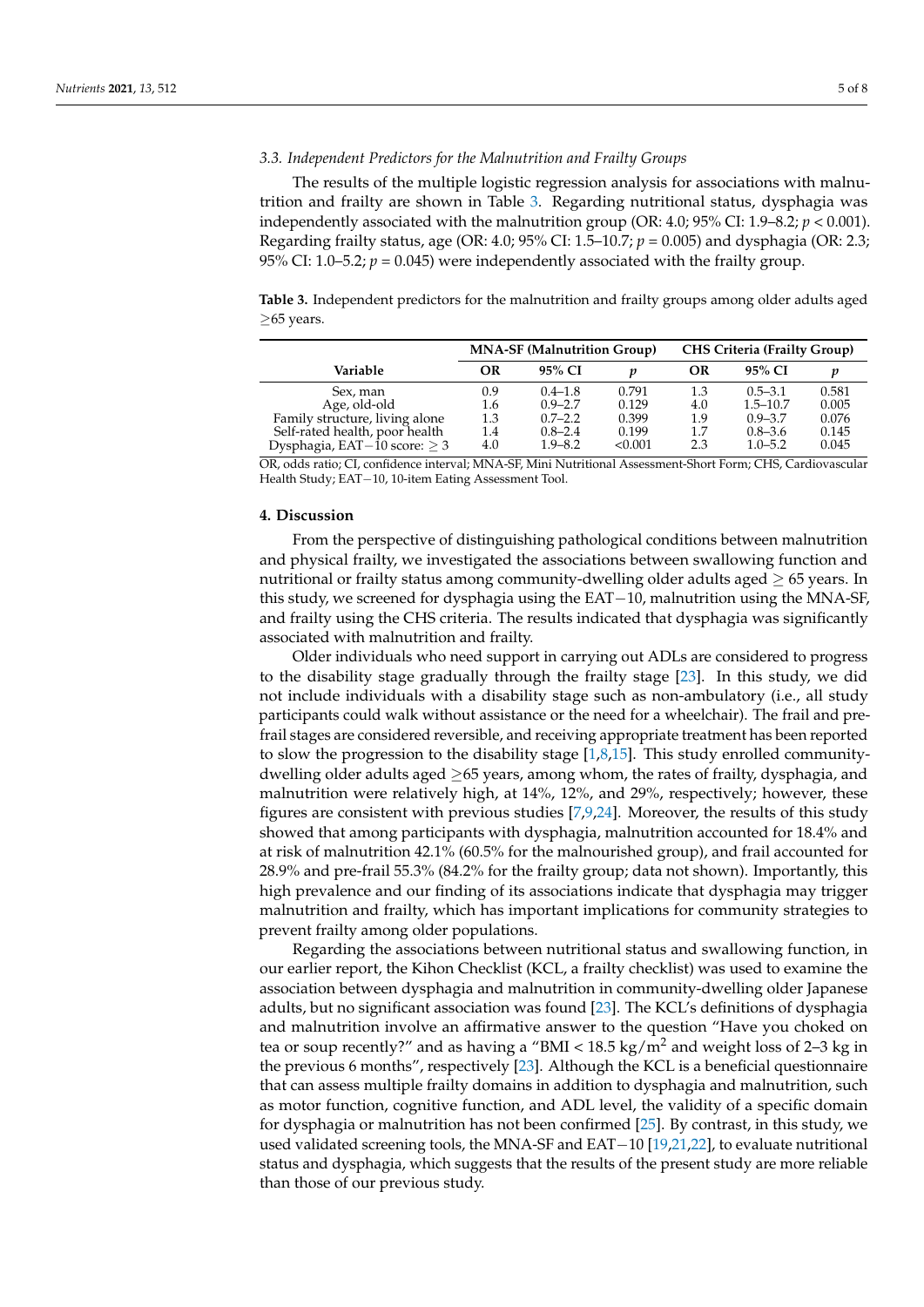The results of our multiple logistic regression analysis showed that dysphagia was independently associated with both frailty and malnutrition, while age was significantly associated with only frailty. A previous study of meta-analysis revealed that older age was a risk factor for frailty among community-dwelling older adults [\[26\]](#page-7-5). Our findings that the risk of frailty was associated with age are consistent with the results of the meta-analysis. The findings suggest that age-related differences in frailty and malnutrition would be significant in older adults.

In the case that malnutrition starts the frailty cycle, dysphagia could cause malnutrition and influence weight loss because older adults living in the community receive nutrition (i.e., protein and energy) orally [\[6,](#page-6-5)[26\]](#page-7-5). In addition, because malnutrition can cause many adverse effects among older people, such as anemia, falls, predisposition to infection, depression, and sarcopenia [\[18,](#page-6-16)[24,](#page-7-3)[27\]](#page-7-6), undernutrition prevention programs should incorporate health education strategies. Furthermore, our findings indicate that swallowing function was associated with nutritional status. Preventive swallowing rehabilitation would be useful in health programs for community-dwelling older adults.

The strength of this study lies in the new and important finding that dysphagia was independently associated with malnutrition and frailty status among community-dwelling older adults. However, this study also had some limitations. First, because of the nature of the cross-sectional design, causal relationships could not be determined. Second, our study included a possible selection bias; therefore, the results cannot be fully generalized to other community-dwelling older adults. In fact, only a 16% of the participants were men. Moreover, in this study, the number of "frail" in the CHS phenotype and "malnourished" in terms of nutritional status (MNA-SF) was relatively small, we combined "frail with "pre-frail" and "malnourished" with "at risk of malnutrition". However, the demographics of the present study participants were relatively similar to those of general communitydwelling older adults [\[2,](#page-6-1)[7,](#page-6-6)[9,](#page-6-8)[20\]](#page-6-18). To confirm these results, a follow-up study involving randomly selected participants is needed. Third, this study included some potential confounding factors, such as comorbidities (e.g., stroke, dementia), or medications, that could have affected both malnutrition and frailty [\[28\]](#page-7-7). In this study, considering that frailty is a multifactorial syndrome, we adjusted self-rated health for comorbidities. However, the effects of medication and comorbidities need to be investigated in more detail, such as by using the Cumulative Illness Rating Scale for comorbidities. Finally, we did not collect information on the contents of meals, which could affect dysphagia and nutritional status. Therefore, further studies are needed to adjust for these confounding factors.

#### **5. Conclusions**

In conclusion, the results of this study revealed that dysphagia as screened using the EAT−10 was independently associated with nutritional status as screened by the MNA-SF and frailty status as assessed by CHS criteria among community-dwelling older adults aged ≥65 years. These findings suggest that swallowing function is important factor in frailty prevention programs for community-dwelling older adults. Further intervention trials were needed to identify the causal relationships between dysphagia with frailty and nutritional status among community-dwelling older adults.

**Author Contributions:** Conceptualization, T.N., K.Y. and S.H.; methodology, T.N., K.Y. and S.H.; formal analysis, T.N. and S.H.; investigation, T.N.; writing—original draft preparation, T.N.; writing review and editing, T.N., K.Y. and S.H.; project administration, T.N.; All authors have read and agreed to the published version of the manuscript.

**Funding:** This research received no external funding.

**Institutional Review Board Statement:** The study was conducted according to the guidelines of the Declaration of Helsinki, and approved by the Ethics Committee of Nagasaki University Graduate School of Biomedical Sciences (Approval number: 19050901; date of approval: 24 May 2019).

**Informed Consent Statement:** Informed consent was obtained from all subjects involved in the study.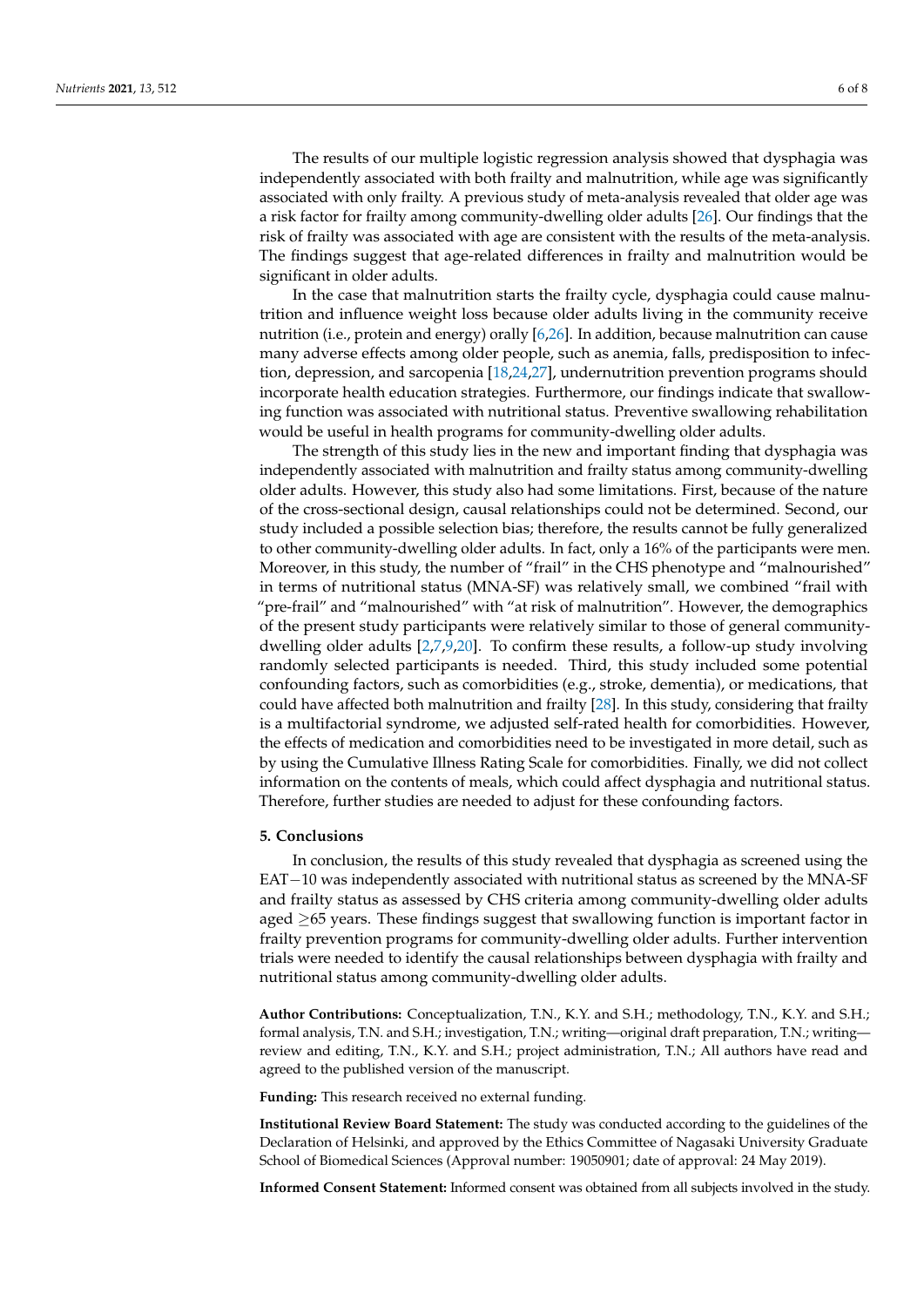**Data Availability Statement:** The data presented in this study are available on request from the corresponding author. The data are not publicly available due to the need to maintain participant confidentiality.

**Acknowledgments:** We are grateful to all the participants for their valuable contributions to this study. We also thank Jun Nozoe from Sasebo Municipal Office for his support with the data collection.

**Conflicts of Interest:** The authors declare no conflict of interest.

#### **References**

- <span id="page-6-0"></span>1. Yamada, M.; Arai, H.; Sonoda, T.; Aoyama, T. Community-based exercise program is cost-effective by preventing care and disability in Japanese frail older adults. *J. Am. Med. Dir. Assoc.* **2012**, *13*, 507–511. [\[CrossRef\]](http://doi.org/10.1016/j.jamda.2012.04.001) [\[PubMed\]](http://www.ncbi.nlm.nih.gov/pubmed/22572554)
- <span id="page-6-1"></span>2. Horibe, Y.; Ueda, T.; Watanabe, Y.; Motokawa, K.; Edahiro, A.; Hirano, H.; Shirobe, M.; Ogami, K.; Kawai, H.; Obuchi, S.; et al. A 2-year longitudinal study of the relationship between masticatory function and progression to frailty or pre-frailty among community-dwelling Japanese aged 65 and older. *J. Oral. Rehabil.* **2018**, *45*, 864–870. [\[CrossRef\]](http://doi.org/10.1111/joor.12700)
- <span id="page-6-2"></span>3. Fried, L.P.; Tangen, C.M.; Walston, J.; Newman, A.B.; Hirsch, C.; Gottdiener, J.; Seeman, T.; Tracy, R.; Kop, W.J.; Burke, G.; et al. Frailty in older adults: Evidence for a phenotype. *J. Gerontol. A Biol. Sci. Med. Sci.* **2001**, *56*, 146–156. [\[CrossRef\]](http://doi.org/10.1093/gerona/56.3.M146)
- <span id="page-6-3"></span>4. Xue, Q.L.; Bandeen-Roche, K.; Varadhan, R.; Zhou, J.; Fried, L.P. Initial manifestations of frailty criteria and the development of frailty phenotype in the Women's Health and Aging Study II. *J. Gerontol. A Biol. Sci. Med. Sci.* **2008**, *63*, 984–990. [\[CrossRef\]](http://doi.org/10.1093/gerona/63.9.984)
- <span id="page-6-4"></span>5. Tagliaferri, S.; Lauretani, F.; Pelá, G.; Meschi, T.; Maggio, M. The risk of dysphagia is associated with malnutrition and poor functional outcomes in a large population of outpatient older individuals. *Clin. Nutr.* **2019**, *38*, 2684–2689. [\[CrossRef\]](http://doi.org/10.1016/j.clnu.2018.11.022) [\[PubMed\]](http://www.ncbi.nlm.nih.gov/pubmed/30583964)
- <span id="page-6-5"></span>6. Takeuchi, K.; Aida, J.; Ito, K.; Furuta, M.; Yamashita, Y.; Osaka, K. Nutritional status and dysphagia risk among communitydwelling frail older adults. *J. Nutr. Health Aging.* **2014**, *18*, 352–357. [\[CrossRef\]](http://doi.org/10.1007/s12603-014-0025-3)
- <span id="page-6-6"></span>7. Wei, K.; Nyunt, M.S.; Gao, Q.; Wee, S.L.; Yap, K.B.; Ng, T.P. Association of frailty and malnutrition with long-term functional and mortality outcomes among community-dwelling older adults: Results from the singapore longitudinal aging study 1. *JAMA Netw. Open* **2018**, *1*, e180650. [\[CrossRef\]](http://doi.org/10.1001/jamanetworkopen.2018.0650)
- <span id="page-6-7"></span>8. Kamo, T.; Ishii, H.; Suzuki, K.; Nishida, Y. The impact of malnutrition on efficacy of resistance training in community-dwelling older adults. *Physiother. Res. Int.* **2019**, *24*, e1755. [\[CrossRef\]](http://doi.org/10.1002/pri.1755)
- <span id="page-6-8"></span>9. Tanaka, T.; Takahashi, K.; Hirano, H.; Kikutani, T.; Watanabe, Y.; Ohara, Y.; Furuya, H.; Tetsuo, T.; Akishita, M.; Iijima, K. Oral frailty as a risk factor for physical frailty and mortality in community-dwelling elderly. *J. Gerontol. A Biol. Sci. Med. Sci.* **2018**, *73*, 1661–1667. [\[CrossRef\]](http://doi.org/10.1093/gerona/glx225)
- <span id="page-6-9"></span>10. Minakuchi, S.; Tsuga, K.; Ikebe, K.; Ueda, T.; Tamura, F.; Nagao, K.; Furuya, J.; Matsuo, K.; Yamamoto, K.; Kanazawa, M.; et al. Oral hypofunction in the older population: Position paper of the Japanese Society of Gerodontology in 2016. *Gerodontology* **2018**, *35*, 317–324. [\[CrossRef\]](http://doi.org/10.1111/ger.12347)
- <span id="page-6-10"></span>11. Yoshikawa, M.; Yoshida, M.; Nagasaki, T.; Tanimoto, K.; Tsuga, K.; Akagawa, Y.; Komatsu, T. Aspects of swallowing in healthy dentate elderly persons older than 80 years. *J. Gerontol. A Biol. Sci. Med. Sci.* **2005**, *60*, 506—509. [\[CrossRef\]](http://doi.org/10.1093/gerona/60.4.506) [\[PubMed\]](http://www.ncbi.nlm.nih.gov/pubmed/15933392)
- <span id="page-6-11"></span>12. Ebihara, S.; Sekiya, H.; Miyagi, M.; Ebihara, T.; Okazaki, T. Dysphagia, dystussia, and aspiration pneumonia in elderly people. *J. Thorac. Dis.* **2016**, *8*, 632–639. [\[CrossRef\]](http://doi.org/10.21037/jtd.2016.02.60) [\[PubMed\]](http://www.ncbi.nlm.nih.gov/pubmed/27076964)
- <span id="page-6-12"></span>13. Morimoto, K.; Suzuki, M.; Ishifuji, T.; Yaegashi, M.; Asoh, N.; Hamashige, N.; Abe, M.; Aoshima, M.; Ariyoshi, K.; Adult Pneumonia Study Group-Japan (APSG-J). The burden and etiology of community-onset pneumonia in the aging Japanese population: A multicenter prospective study. *PLoS ONE* **2015**, *10*, e0122247. [\[CrossRef\]](http://doi.org/10.1371/journal.pone.0122247)
- <span id="page-6-13"></span>14. Inui, A.; Takahashi, I.; Kurauchi, S.; Soma, Y.; Oyama, T.; Tamura, Y.; Noguchi, T.; Murashita, K.; Nakaji, S.; Kobayashi, W. Oral conditions and dysphagia in Japanese, community-dwelling middle- and older- aged adults, independent in daily living. *Clin. Interv. Aging* **2017**, *12*, 515–521. [\[CrossRef\]](http://doi.org/10.2147/CIA.S132637) [\[PubMed\]](http://www.ncbi.nlm.nih.gov/pubmed/28352164)
- <span id="page-6-14"></span>15. Nishida, T.; Yamabe, K.; Ide, Y.; Honda, S. Utility of the Eating Assessment Tool-10 (EAT-10) in evaluating self-reported dysphagia associated with oral frailty in Japanese community-dwelling older people. *J. Nutr. Health Aging.* **2020**, *24*, 3–8. [\[CrossRef\]](http://doi.org/10.1007/s12603-019-1256-0) [\[PubMed\]](http://www.ncbi.nlm.nih.gov/pubmed/31886801)
- <span id="page-6-15"></span>16. Mañas-Martínez, A.B.; Bucar-Barjud, M.; Campos-Fernández, J.; Gimeno-Orna, J.A.; Pérez-Calvo, J.; Ocón-Bretón, J. Association of positive screening for dysphagia with nutritional status and long-term mortality in hospitalized elderly patients. *Endocrinol. Diabetes. Nutr.* **2018**, *65*, 402–408. [\[CrossRef\]](http://doi.org/10.1016/j.endinu.2018.02.004)
- 17. Palacios-Ceña, D.; Hernández-Barrera, V.; López-de-Andrés, A.; Fernández-de-Las-Peñas, C.; Palacios-Ceña, M.; de Miguel-Díez, J.; Carrasco-Garrido, P.; Jiménez-García, R. Time trends in incidence and outcomes of hospitalizations for aspiration pneumonia among elderly people in Spain (2003–2013). *Eur. J. Intern. Med.* **2017**, *38*, 61–67. [\[CrossRef\]](http://doi.org/10.1016/j.ejim.2016.12.022)
- <span id="page-6-16"></span>18. Shiraishi, A.; Yoshimura, Y.; Wakabayashi, H.; Tsuji, Y. Prevalence of stroke-related sarcopenia and its association with poor oral status in post-acute stroke patients: Implications for oral sarcopenia. *Clin. Nutr.* **2018**, *37*, 204–207. [\[CrossRef\]](http://doi.org/10.1016/j.clnu.2016.12.002)
- <span id="page-6-17"></span>19. Rubenstein, L.Z.; Harker, J.O.; Salvà, A.; Guigoz, Y.; Vellas, B. Screening for undernutrition in geriatric practice: Developing the short-form mini-nutritional assessment (MNA-SF). *J. Gerontol. A Biol. Sci. Med. Sci.* **2001**, *56*, M366–M372. [\[CrossRef\]](http://doi.org/10.1093/gerona/56.6.M366)
- <span id="page-6-18"></span>20. Makizako, H.; Shimada, H.; Doi, T.; Tsutsumimoto, K.; Suzuki, T. Impact of physical frailty on disability in community-dwelling older adults: A prospective cohort study. *BMJ Open* **2015**, *5*, e008462. [\[CrossRef\]](http://doi.org/10.1136/bmjopen-2015-008462)